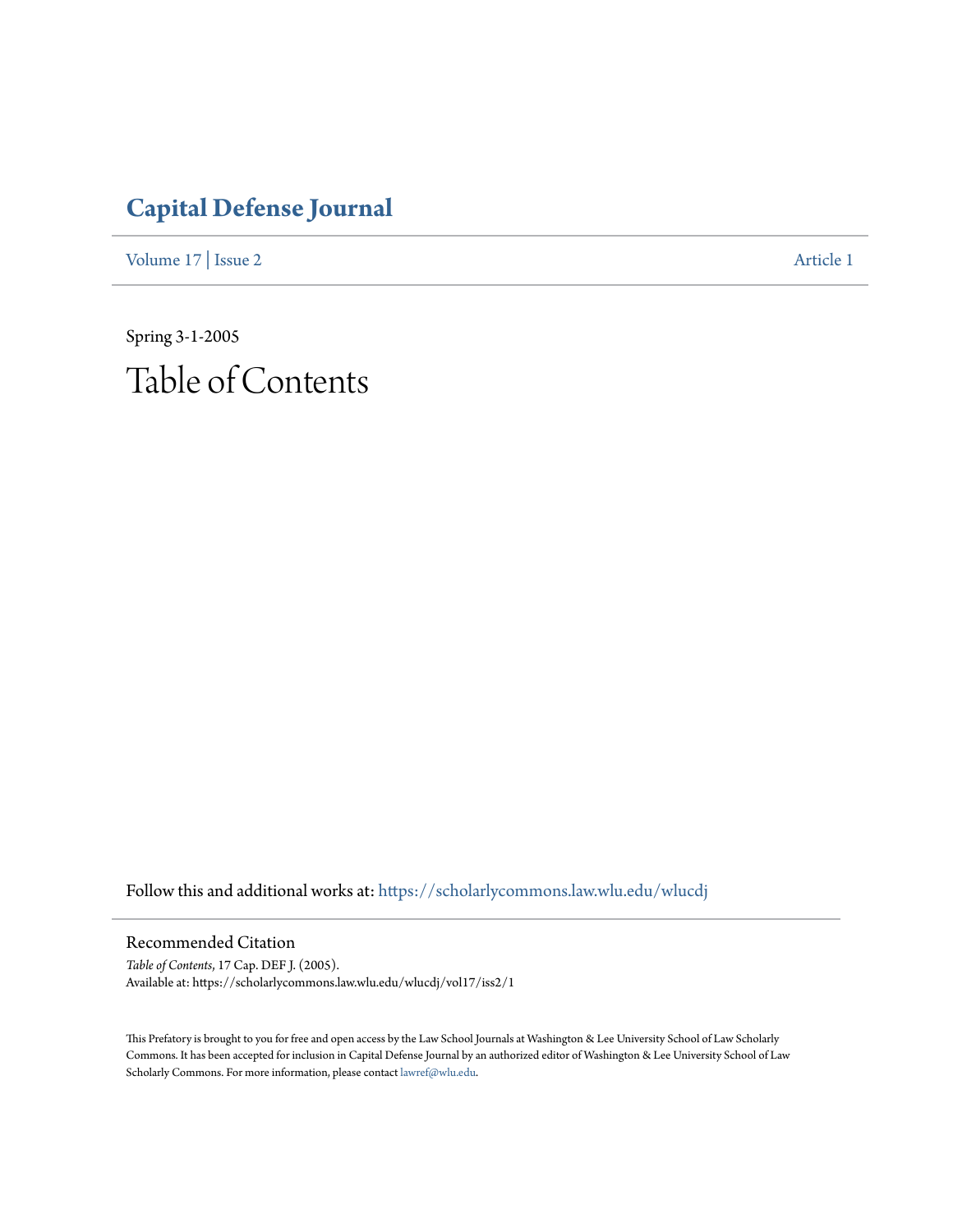## **CAPITAL DEFENSE JOURNAL**

| Volume 17                                                                                           | Spring 2005       | Number 2 |
|-----------------------------------------------------------------------------------------------------|-------------------|----------|
| Roger D. Groot: A Dedication                                                                        | 279               |          |
|                                                                                                     | <b>ARTICLES</b>   |          |
| Ask and the Commonwealth Shall Receive: The Imbalance<br>of Virginia's Mental Health Expert Statute |                   | 293      |
| Mark J. Goldsmith                                                                                   |                   |          |
| Death by Ambush: A Plea for Discovery of Evidence in<br>Aggravation                                 |                   | 321      |
| Tamara L. Graham                                                                                    |                   |          |
| Money Talks: An Indigent Defendant's Right to an Ex Parte<br><b>Hearing for Expert Funding</b>      |                   | 347      |
| Justin B. Shane                                                                                     |                   |          |
| "Continuing Threat" to Whom?: Risk Assessment in<br>Virginia Capital Sentencing Proceedings         |                   | 381      |
| Jessica M. Tanner                                                                                   |                   |          |
|                                                                                                     | <b>CASE NOTES</b> |          |
| UNITED STATES SUPREME COURT                                                                         |                   |          |
| Bell v. Cone, 125 S. Ct. 847 (2005).                                                                |                   | 413      |
| Florida v. Nixon, 125 S. Ct. 551 (2004).                                                            |                   | 421      |
| Smith v. Texas, 125 S. Ct. 400 (2004).                                                              |                   | 429      |
| <b>UNITED STATES COURT OF APPEALS</b><br><b>FOR THE FOURTH CIRCUIT</b>                              |                   |          |
| Humphries v. Ozmint, No. 03-14, 2005 WL 267962, at *1<br>(4th Cir. Feb. 4, 2005).                   |                   | 439      |
| Kandies v. Polk, 385 F.3d 457 (4th Cir. 2004).                                                      | 451               |          |
| McHone v. Polk, 392 F.3d 691 (4th Cir. 2004).                                                       | 461               |          |